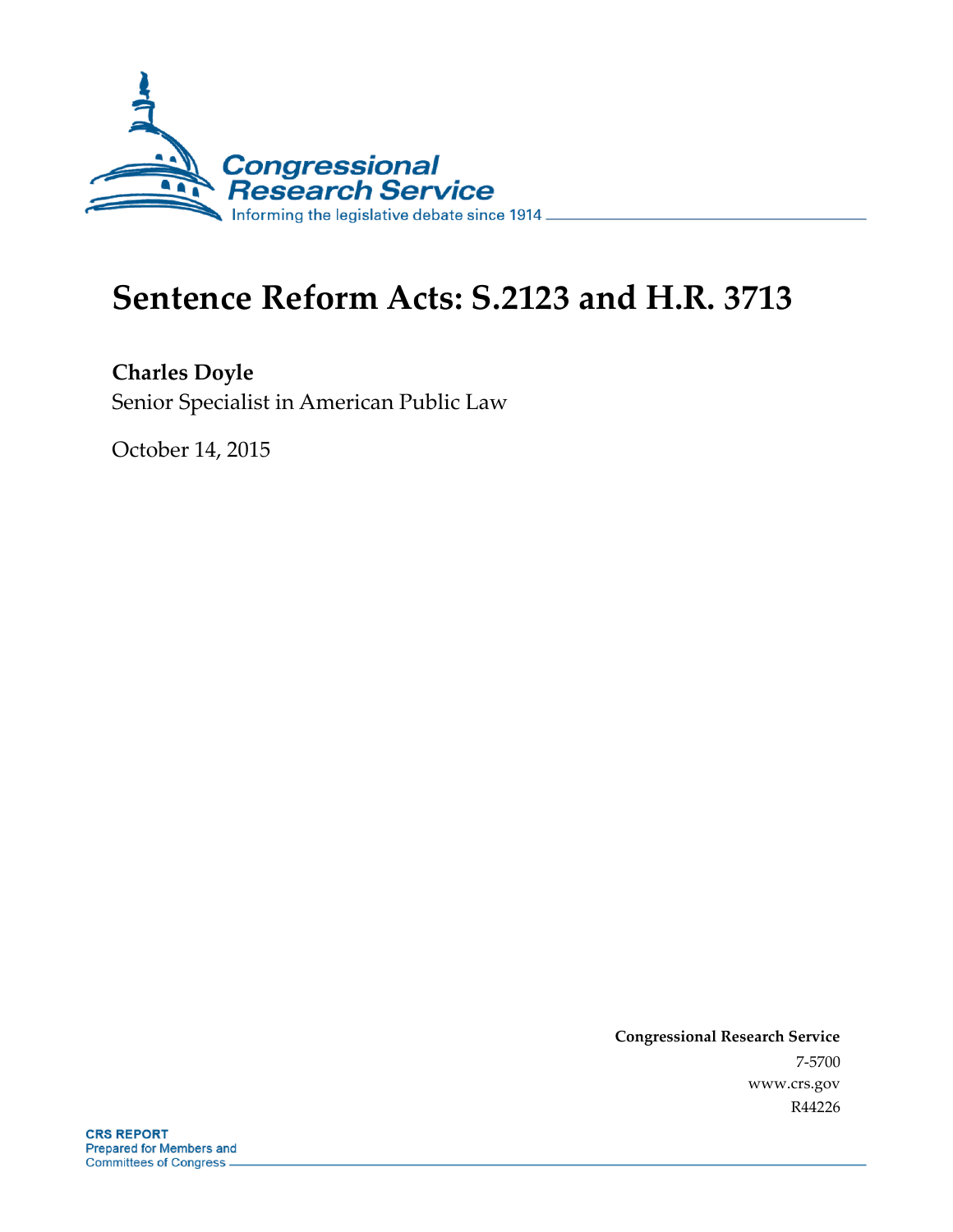## **Summary**

As introduced, the Sentencing Reform and Corrections Act of 2015, S. 2123, and the Sentencing Reform Act of 2015, H.R. 3713, use virtually identical language to reduce the impact of the mandatory minimum sentences which federal courts must now impose for certain drug trafficking and firearms offenses.

### **Key Takeaways**

- Existing law requires long minimum sentences for certain drug traffickers who have prior drug convictions. S. 2123 and H.R. 3713 would shorten the mandatory minimums, but apply them for both prior drug and violent felony convictions.
- The safety valve permits judges to ignore mandatory minimums for certain lowlevel, nonviolent drug traffickers with virtually no criminal record. The bills would make the safety valve available to traffickers with slightly more serious criminal records.
- The bills would establish a mini-safety valve which would permit judges to treat the 10-year drug trafficking mandatory minimums as if they were 5-year mandatory minimums for the benefit of nonviolent defendants with no prior serious drug or violent crime convictions.
- The proposals would permit retroactive application of the 2010 Fair Sentencing Act crack/powder cocaine amendments under some circumstances.
- S. 2123 and H.R. 3713 would reduce the Armed Career Criminal mandatory minimum to 10 years from 15 years.
- The bills would increase to 15 years the maximum penalties for possession of a firearm by a felon and various other firearms offenses.
- H.R. 3713, but not S. 2123, would add a consecutive term of imprisonment for not more than five years to the mandatory minimums in drug trafficking cases which involve heroin or fentanyl (a heroin cutter and counterfeit).
- S. 2123, but not H.R. 3713, would establish new mandatory minimums for certain interstate domestic violence offenses and International Economic Emergency Powers Act (IEEPA) violations.
- S. 2123, but not H.R. 3713, would direct the Attorney General to prepare an inventory of federal statutory crimes and various federal agencies to prepare a comparable inventory of federal regulatory offenses.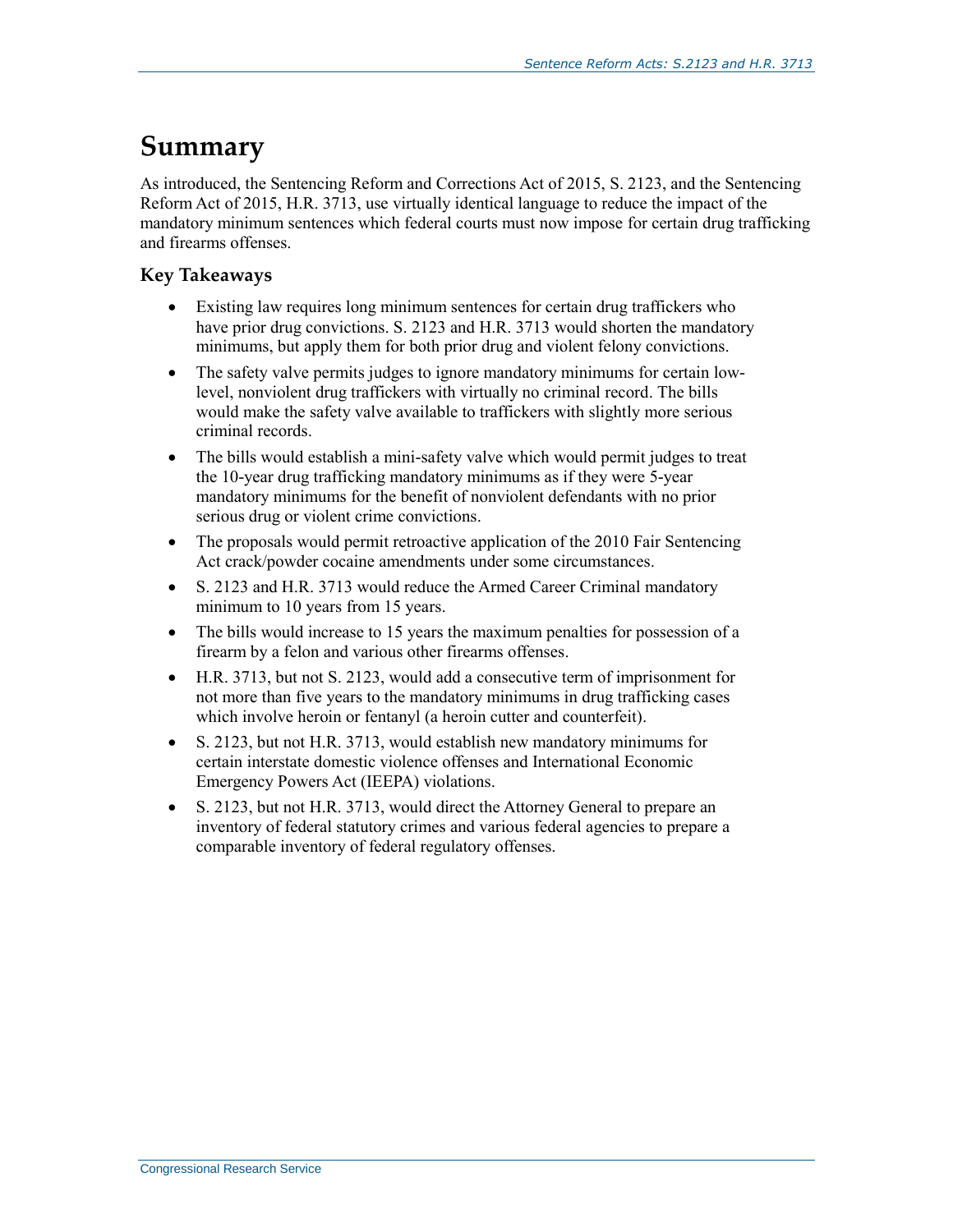## **Contents**

## **Tables**

## Contacts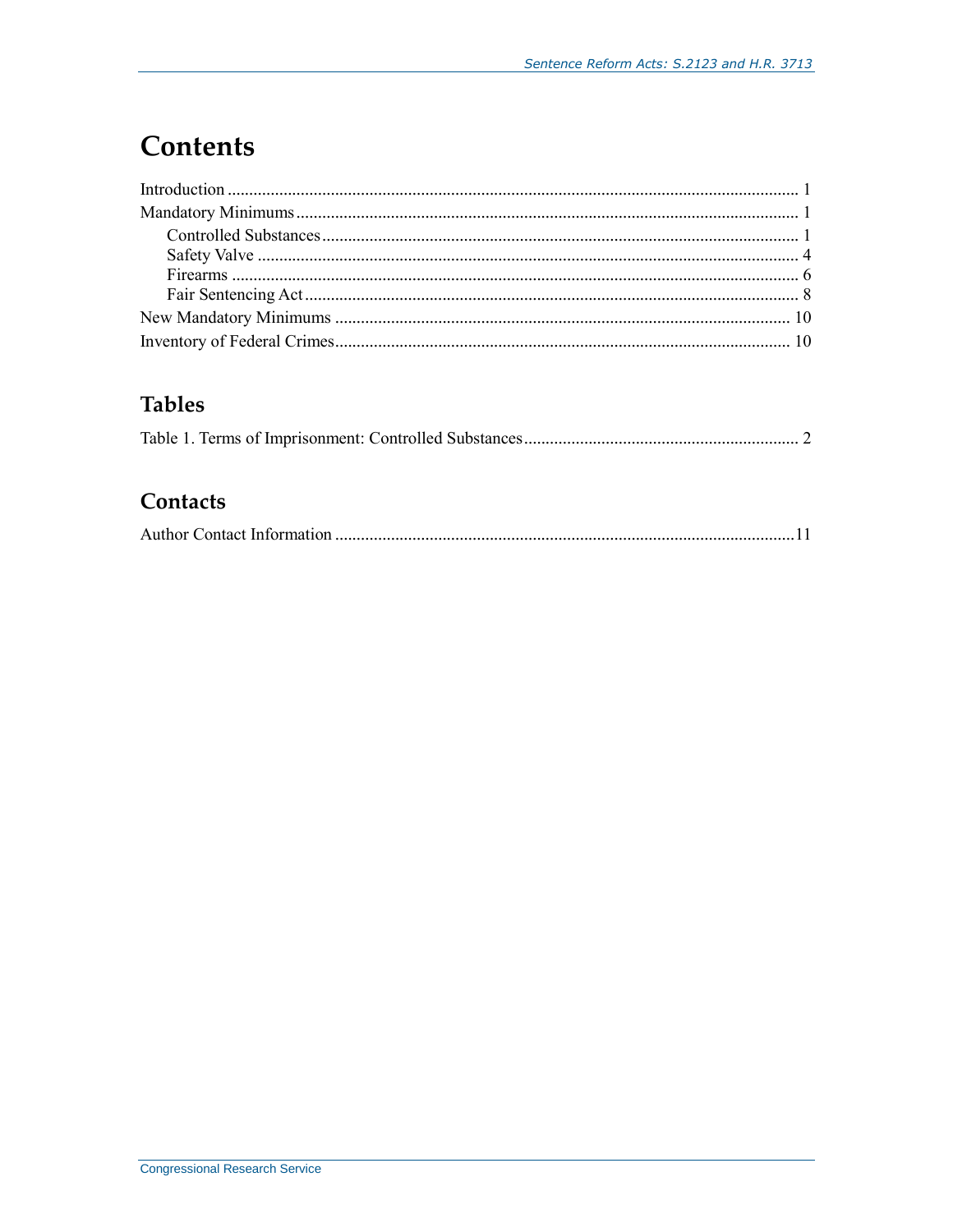## **Introduction**

Within a week of each other, Senator Grassley and Representative Goodlatte, chairmen of the Senate and House Judiciary Committees, introduced parallel sentencing reform bills with bipartisan cosponsors.<sup>1</sup> By and large in identical language, the two would amend existing mandatory minimum sentence provisions found in federal drug and firearms laws, by and large in identical language. The most obvious difference is that the Senate proposal, S. 2123, the Sentencing Reform and Corrections Act of 2015, features an extensive corrections title, which the House proposal, H.R. 3713, the Sentencing Reform Act of 2015, lacks.<sup>2</sup>

## **Mandatory Minimums**

### **Controlled Substances**

 $\overline{a}$ 

The Controlled Substances Act and the Controlled Substances Import and Export Act establish a series of mandatory minimum sentences for violations of their prohibitions.<sup>3</sup> Trafficking—that is, importing, exporting, manufacturing, growing, or possessing with the intent to distribute—a very substantial amount of various highly addictive substances, such as more than 10 grams of LSD  $(\S 841(b)(1)(A))$ , is punishable by imprisonment for not less than 10 years or more than life.<sup>4</sup> A subsequent conviction carries a sentence of imprisonment for not less than 20 years or more than life.<sup>5</sup> When substantial but lesser amounts are involved, such as 1 gram of LSD (§841(b)(1)(B)), sentences of imprisonment for not less than 5 years or more than life are called for, and imprisonment for not less than 10 years or more than life in the case of a subsequent conviction.<sup>6</sup>

<sup>&</sup>lt;sup>1</sup> In each instance, a summary and a section-by-section analysis accompanied introduction; in the case of S. 2123, it appears at http://www.judiciary.senate.gov/meetings/senators-announce-bipartisan-sentencing-reform-and-correctionsact; in the case of H.R. 3713, at http://judiciary.house.gov/index.cfm/press-releases?id=6043D052-68F1-42D6-B21F-B43449F88615.

<sup>2</sup> Discussion of S. 2123's corrections provisions is beyond the scope of this report.

<sup>3</sup> Portions of what follows have been borrowed from CRS Report R44006, *Mandatory Minimum Sentencing Legislation in the 114th Congress*, by Charles Doyle.

 $421$  U.S.C. 841(b)(1)(A); 21 U.S.C. 960(b)(1). The threshold amounts covered by the sections are "(i) 1 kilogram or more of a mixture or substance containing a detectable amount of heroin; (ii) 5 kilograms or more of a mixture or substance containing a detectable amount of- (I) coca leaves, except coca leaves and extracts of coca leaves from which cocaine, ecgonine, and derivatives of ecgonine or their salts have been removed; (II) cocaine, its salts, optical and geometric isomers, and salts of isomers; (III) ecgonine, its derivatives, their salts, isomers, and salts of isomers; or (IV) any compound, mixture, or preparation which contains any quantity of any of the substances referred to in subclauses (I) through (III); (iii) 280 grams or more of a mixture or substance described in clause (ii) which contains cocaine base; (iv) 100 grams or more of phencyclidine (PCP) or 1 kilogram or more of a mixture or substance containing a detectable amount of phencyclidine (PCP); (v) 10 grams or more of a mixture or substance containing a detectable amount of lysergic acid diethylamide (LSD); (vi) 400 grams or more of a mixture or substance containing a detectable amount of N-phenyl-N- [1- (2-phenylethyl) -4-piperidinyl] propanamide or 100 grams or more of a mixture or substance containing a detectable amount of any analogue of N-phenyl-N-[1-(2-phenylethyl)-4-piperidinyl] propanamide; (vii) 1,000 kilograms or more of a mixture or substance containing a detectable amount of marihuana, or 1,000 or more marihuana plants regardless of weight; or (viii) 50 grams or more of methamphetamine, its salts, isomers, and salts of its isomers or 500 grams or more of a mixture or substance containing a detectable amount of methamphetamine, its salts, isomers, or salts of its isomers." 21 U.S.C.  $841(b)(1)(ii)$ -(vii).

 $5$  21 U.S.C. 841(b)(1)(A); 21 U.S.C. 960(b)(1)("... If any person commits such a violation after a prior conviction for a felony drug offense has become final, such person shall be sentenced to a term of imprisonment of not less than 20 years and not more than life imprisonment.... ").

 $621$  U.S.C. 841(b)(1)(B); 21 U.S.C. 960(b)(2). The threshold amounts for this lower sentencing plateau are "(i) 100 (continued...)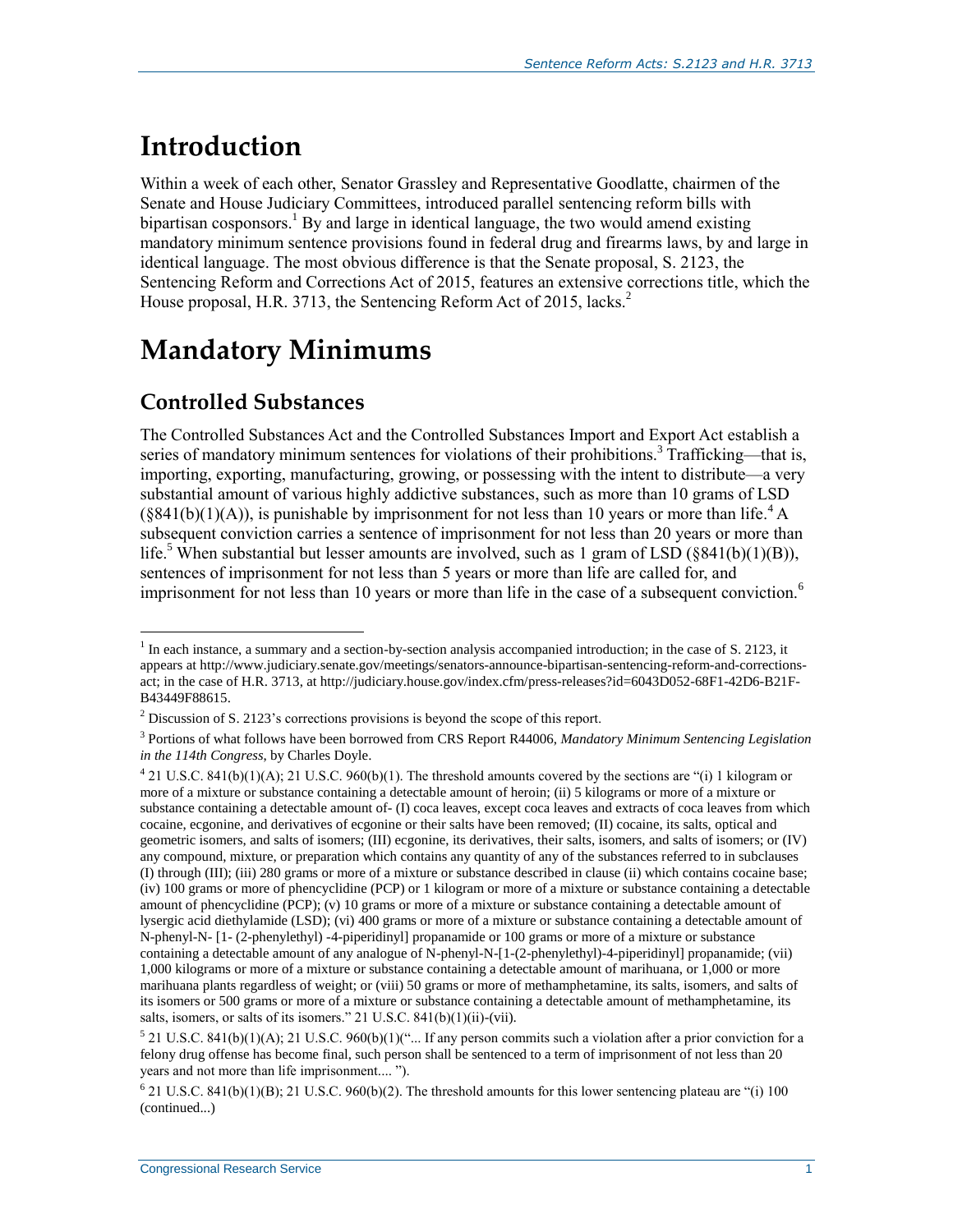As noted in **[Table 1](#page-4-0)** below, S. 2123 and H.R. 3713 would reduce the mandatory minimum sentences that must be imposed on repeat offenders.

<span id="page-4-0"></span>

| <b>Offense</b>                                                                    | <b>Present Law</b>                             | S. 502/H.R. 920<br>(114 <sup>th</sup> Cong.)                                                      | S. 2123/H.R. 3713<br>(114 <sup>th</sup> Cong.)                                                                |
|-----------------------------------------------------------------------------------|------------------------------------------------|---------------------------------------------------------------------------------------------------|---------------------------------------------------------------------------------------------------------------|
| I. (a)(i) Trafficking:<br>§841(b)(1)(A) substances<br>(e.g., $10$ grams + of LSD) | not less than 10 years or<br>more than life    | not less than 5 years or<br>more than life                                                        | S. 2123: no change<br><sup>b</sup> H.R. 3713: added term of<br>not more than 5 years if<br>heroin or fentanyl |
| (a)(ii) if death or serious<br>injury results                                     | not less than 20 years or<br>more than life    | no change                                                                                         | no change; b                                                                                                  |
| (b)(i) one prior violation                                                        | not less than 20 years or<br>more than life    | not less than 10 years or<br>more than life                                                       | not less than 15 years or<br>more than life (a also<br>violent prior, but only 10<br>year drug prior); b      |
| (b)(ii) and death or<br>serious injury results                                    | life                                           | no change                                                                                         | no change                                                                                                     |
| (c) two or more prior<br>violations                                               | life                                           | not less than 25 years                                                                            | not less than 25 years or<br>more than life; $(2)$ ; $(b)$                                                    |
| II. (a)(i) Trafficking:<br>§841(b)(1)(B) substance<br>(e.g. $lg + of LSD$ )       | not less than 5 years or<br>more than 40 years | not less than 2 years or<br>more than 40 years                                                    | no change; b                                                                                                  |
| (a)(ii) if death or serious<br>injury results                                     | not less than 20 years or<br>more than life    | no change                                                                                         | no change; b                                                                                                  |
| (b)(i) one prior violation                                                        | not less than 10 years or<br>more than life    | not less than 5 years or<br>more than life                                                        | (a); (b)                                                                                                      |
| $(b)(ii)$ and death or<br>serious injury results                                  | life                                           | no change                                                                                         | no change                                                                                                     |
| III. (a)(i) Import/export:<br>§960(b)(1) substances (e.g.<br>$10$ grams + of LSD) | not less than 10 years or<br>more than life    | no change except for a<br>courier; for a courier, not<br>less than 5 years or more<br>than life   | no change; b                                                                                                  |
| (a)(ii) second offense                                                            | not less than 20 years or<br>more than life    | no change, except for a<br>courier; for a courier, not<br>less than 10 years or more<br>than life | not less than 15 years or<br>more than life; (a); (b)                                                         |

#### **Table 1. Terms of Imprisonment: Controlled Substances**

#### (...continued)

l

grams or more of a mixture or substance containing a detectable amount of heroin; (ii) 500 grams or more of a mixture or substance containing a detectable amount of ... cocaine ... (iii) 28 grams or more of a mixture or substance described in clause (ii) which contains cocaine base; (iv) 10 grams or more of phencyclidine (PCP) ... (v) 1 gram or more of a mixture or substance containing a detectable amount of lysergic acid diethylamide (LSD); (vi) 40 grams or more of a mixture or substance containing a detectable amount of ... propanamide ... (vii) 100 kilograms or more of a mixture or substance containing a detectable amount of marihuana ... or (viii) 5 grams or more of methamphetamine.... " 21 U.S.C.  $841(b)(1)(B)(ii)-(vii).$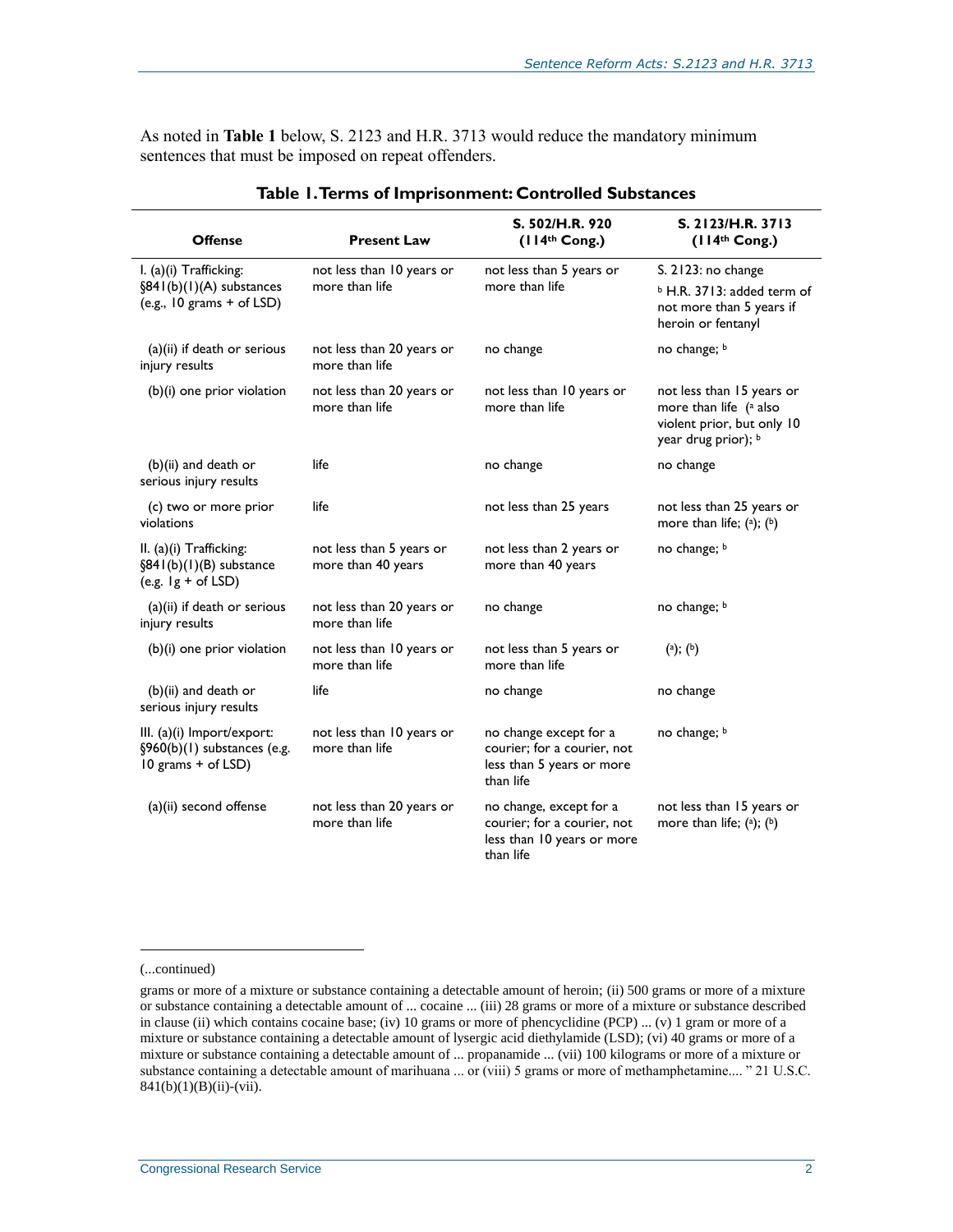| <b>Offense</b>                                                               | <b>Present Law</b>                             | S. 502/H.R. 920<br>(114 <sup>th</sup> Cong.)                                                       | S. 2123/H.R. 3713<br>(114 <sup>th</sup> Cong.) |
|------------------------------------------------------------------------------|------------------------------------------------|----------------------------------------------------------------------------------------------------|------------------------------------------------|
| $(b)(i)$ Import/export;<br>$\S$ 960(b)(2) substances (e.g.,<br>$lg + of LSD$ | not less than 5 years or<br>more than 40 years | no change, except for<br>couriers; for couriers, not<br>less than 2 years or more<br>than 40 years | (a); (b)                                       |
| (b)(ii) second offense                                                       | not less than 10 years or<br>more than life    | no change, except for<br>couriers; for couriers, not<br>less than 5 years or more<br>than life     | (a); (b)                                       |

**Source:** Congressional Research Service, based on S. 2123 (114th Cong.); S. 502/H.R. 920 (114th Cong.); and 21 U.S.C. 841, 960.

<span id="page-5-1"></span>a. S. 2123 and H.R. 3713 would adjust the mandatory minimum sentences required to be imposed on repeat offenders by both expanding and contracting the range of prior convictions which would trigger the recidivist mandatory minimums. Existing law requires a prior conviction for a federal or state drug offense punishable by imprisonment for more than a year.<sup>7</sup> S. 2123 and H.R. 3713 would require conviction for a federal or state drug offense punishable by imprisonment for not more than 10 years and punished by imprisonment for more than a year.<sup>8</sup> The two proposals would also trigger the drug recidivist mandatory minimum provisions on the basis of an assault or other violent crime conviction for which the offender was sentenced to imprisonment for more than a year.<sup>9</sup>

These adjusted mandatory minimum provisions would apply to future cases and cases awaiting sentencing at the time of enactment.<sup>10</sup> They would also permit federal courts to reduce the terms of imprisonment of defendants previously sentenced, after considering the defendant's conduct after his initial sentence, "the nature and seriousness of the danger to any person or the community," and the generally applicable sentencing factors of 18 U.S.C. 3553(a).<sup>11</sup> H.R. 3713, however, would deny retroactive application to defendants previously convicted of a violent crime for which the defendant had received a sentence of imprisonment for more than a year.<sup>12</sup>

<span id="page-5-0"></span>b. H.R. 3713 alone would add a consecutive sentence of not more than five years to each of the controlled substance mandatory minimums if the offense involved a detectable amount of either heroin or fentanyl.<sup>13</sup>

 $7$  21 U.S.C. 802(44).

<sup>8</sup> S. 2123, §§101(a), (b); H.R. 3713, §§2(a), (b)(each adopting by cross reference the definition in 18 U.S.C. 924(e)(2)(A)); proposed 21 U.S.C. 802(57), 841(b)(1); 960(b).

<sup>9</sup> S. 2123, §§101(a), (b); H.R. 3713, §§2(a), (b); proposed 21 U.S.C. 802(58), 841(b)(1); 960(b). The proposals' list of qualifying prior violent felony convictions includes convictions for the crimes described in 18 U.S.C.  $3559(c)(2)(F)$  or the equivalents of convictions under 18 U.S.C. 113 (assault). The §3559(c)(2)(F) offenses consist of any (i) "Federal or State offense, by whatever designation and wherever committed, consisting of murder (as described in section 1111); manslaughter other than involuntary manslaughter (as described in section 1112); assault with intent to commit murder (as described in section 113(a)); assault with intent to commit rape; aggravated sexual abuse and sexual abuse (as described in sections 2241 and 2242); abusive sexual contact (as described in sections  $2244(a)(1)$  and  $(a)(2)$ ); kidnapping; aircraft piracy (as described in section 46502 of Title 49); robbery (as described in section 2111, 2113, or 2118); carjacking (as described in section 2119); extortion; arson; firearms use; firearms possession (as described in section  $924(c)$ ; or attempt, conspiracy, or solicitation to commit any of the above offenses; and (ii) any other offense punishable by a maximum term of imprisonment of 10 years or more that has as an element the use, attempted use, or threatened use of physical force against the person of another or that, by its nature, involves a substantial risk that physical force against the person of another may be used in the course of committing the offense."

 $10$  S. 2123, §101(c)(1); H.R. 3713, §2(c)(1).

 $11$  S. 2123, §101(c)(2); H.R. 3713, §2(c)(2).

<sup>12</sup> H.R. 3713, §2(c)(2).

 $^{13}$  H.R. 3713, §§2(a)(3), (b)(3); proposed 21 U.S.C. 841(b)(8), (9); 960(b)(1), (b)(2).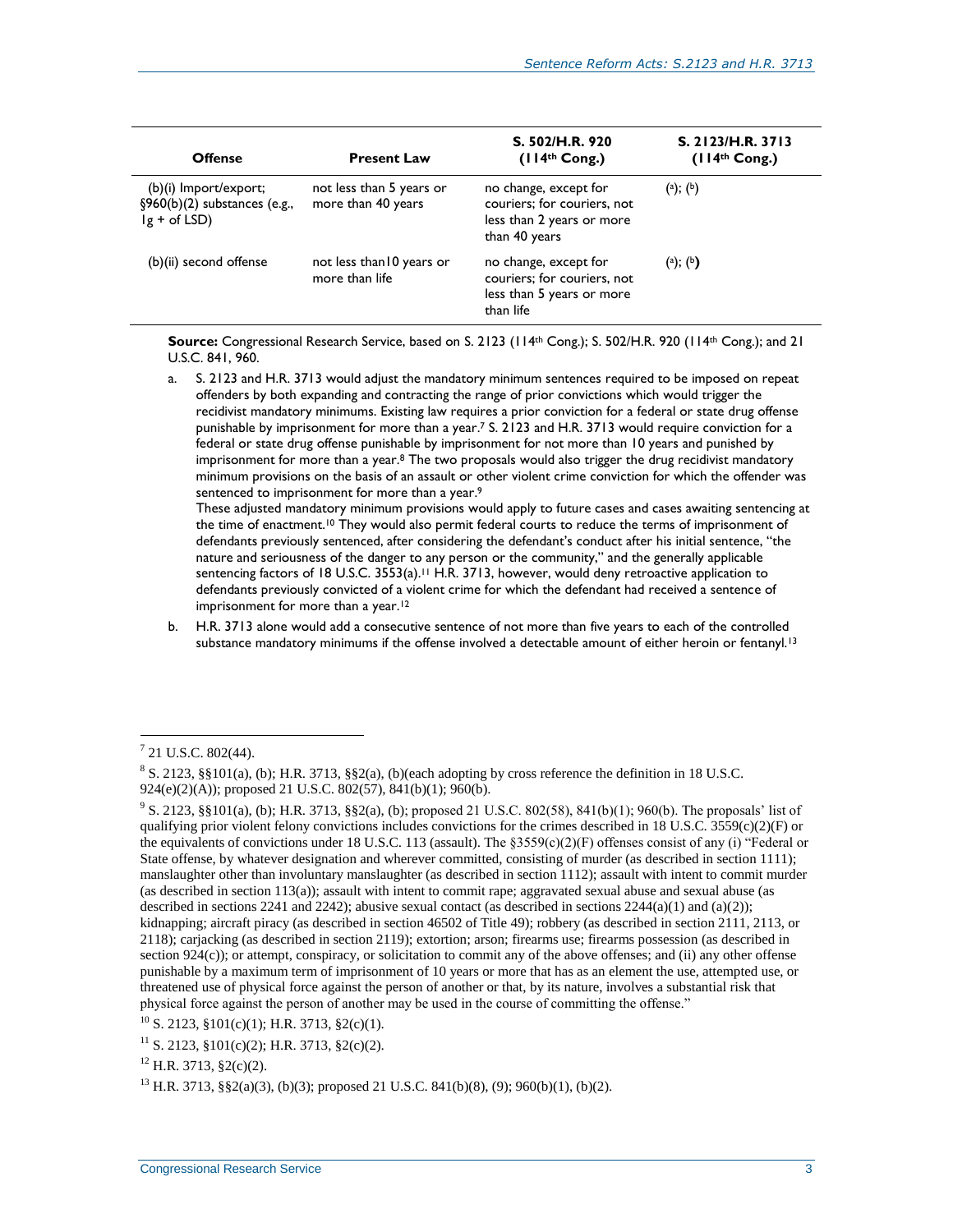## **Safety Valve**

The so-called safety valve provision of 18 U.S.C. 3553(f) allows a court to sentence qualified defendants below the statutory mandatory minimum in controlled substance trafficking and possession cases.<sup>14</sup> To qualify, a defendant may not have used violence in the course of the offense.<sup>15</sup> He must not have played a managerial role in the offense if it involved group participation.<sup>16</sup> The offense must not have resulted in a death or serious bodily injury.<sup>17</sup> The defendant must make full disclosure of his involvement in the offense, providing the government with all the information and evidence at his disposal.<sup>18</sup> Finally, the defendant must have an almost spotless criminal record, that is, not more than  $\overline{1}$  criminal history point.<sup>19</sup>

Criminal history points and categories are a feature of the U.S. Sentencing Commission's Sentencing Guidelines. The Guidelines assign points based on the sentences imposed for prior state and federal convictions. For example, the Guidelines assign 1 point for any past conviction that resulted in a sentence of less than 60 days incarceration; 2 points for any conviction resulting in a sentence of incarceration for at least 60 days; and 3 points for any conviction resulting in a sentence of incarceration of more than a year and a month.<sup>20</sup>

The Sentencing Commission's report on mandatory minimum sentences suggested that Congress consider expanding safety valve eligibility to defendants with 2 or possibly 3 criminal history points.<sup>21</sup> The report indicated that under the Guidelines a defendant's criminal record "can have a disproportionate and excessively severe cumulative sentencing impact on certain drug offenders."<sup>22</sup> The Commission explained that the Guidelines are construed to ensure that the sentence they recommend in a given case calls for a term of imprisonment that is not less than an applicable mandatory minimum.<sup>23</sup> In addition, the drug offenses have escalated mandatory

<sup>15</sup> 18 U.S.C. 3553(f)(2)("... if the court finds at sentencing ... that ... (2) the defendant did not use violence or credible threats of violence or possess a firearm or other dangerous weapon (or induce another participant to do so) in connection with the offense").

 $16$  18 U.S.C. 3553(f)(4)("... if the court finds at sentencing ... that ... (4) the defendant was not an organizer, leader, manager, or supervisor of others in the offense, as determined under the sentencing guidelines and was not engaged in a continuing criminal enterprise, as defined in section 408 of the Controlled Substances Act").

 $^{20}$  U.S.S.G. §4A1.1.

<sup>22</sup> *Id*. at 352.

<sup>23</sup> *Id.*

<sup>&</sup>lt;sup>14</sup> 18 U.S.C. 3553(f)("Notwithstanding any other provision of law, in the case of an offense under section 401, 404, or 406 of the Controlled Substances Act (21 U.S.C. 841, 844, 846) or section 1010 or 1013 of the Controlled Substances Import and Export Act (21 U.S.C. 960, 963), the court shall impose a sentence pursuant to guidelines promulgated by the United States Sentencing Commission under section 994 of title 28 without regard to any statutory minimum sentence, if the court finds at sentencing, after the Government has been afforded the opportunity to make a recommendation ..."). See, generally, CRS Report R41326, *Federal Mandatory Minimum Sentences: The Safety Valve and Substantial Assistance Exceptions*, by Charles Doyle.

<sup>&</sup>lt;sup>17</sup> 18 U.S.C. 3553(f)(3)("... if the court finds at sentencing ... that ... (3) the offense did not result in death or serious bodily injury to any person").

<sup>&</sup>lt;sup>18</sup> 18 U.S.C. 3553(f)(5)("... if the court finds at sentencing ... that ... (5) not later than the time of the sentencing hearing, the defendant has truthfully provided to the Government all information and evidence the defendant has concerning the offense or offenses that were part of the same course of conduct or of a common scheme or plan, but the fact that the defendant has no relevant or useful other information to provide or that the Government is already aware of the information shall not preclude a determination by the court that the defendant has complied with this requirement"). <sup>19</sup> 18 U.S.C. 3553(f)(1)(" $\ldots$  if the court finds at sentencing ... that - (1) the defendant does not have more than 1 criminal history point, as determined under the sentencing guidelines").

<sup>21</sup> United States Sentencing Commission, *Report to the Congress: Mandatory Minimum Penalties in the Federal Criminal Justice System*, 355 (October 2011).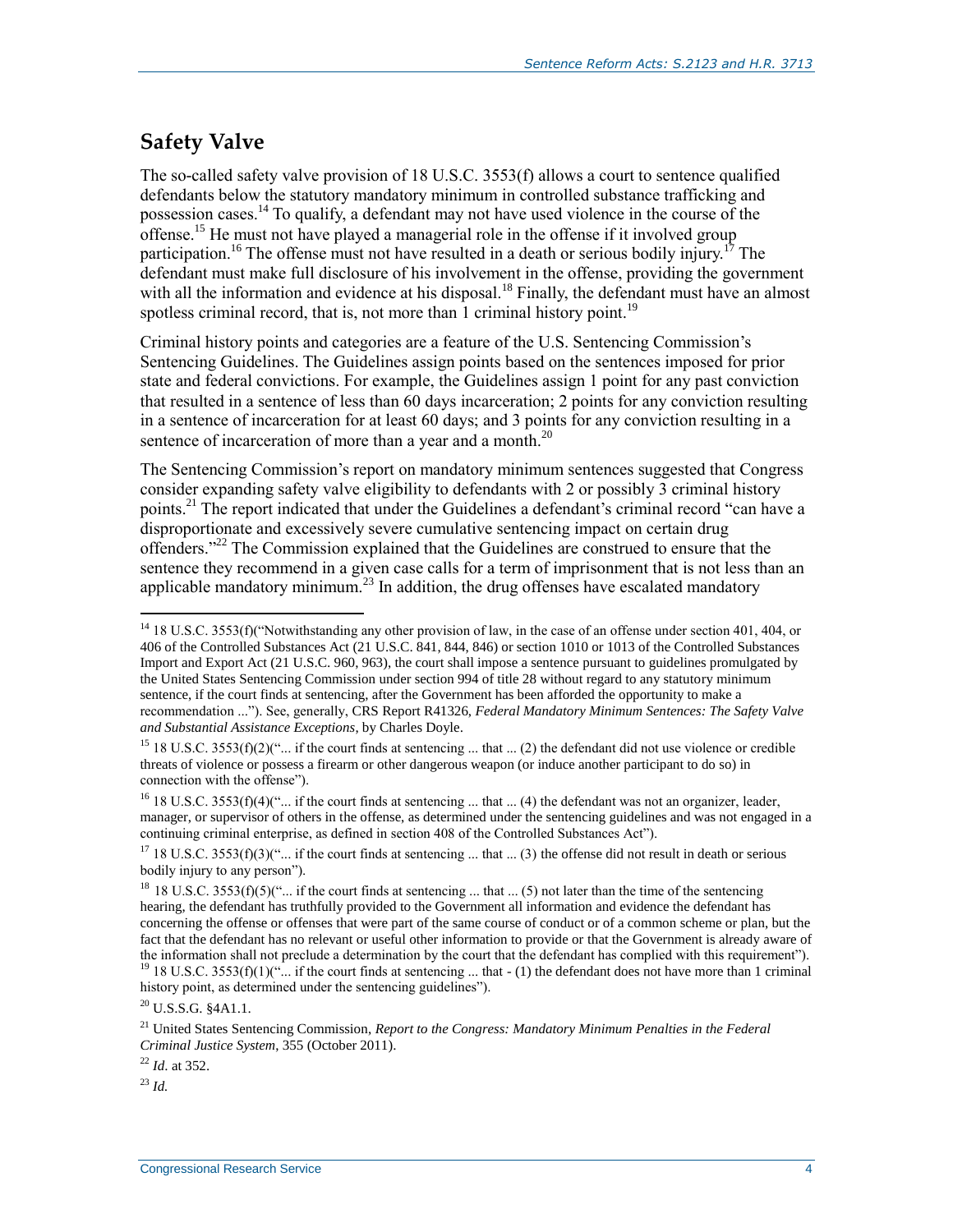minimums for repeat offenders.<sup>24</sup> Moreover, similarly situated drug offenders may be treated differently, because the states punish simple drug possession differently and prosecutors decide when to press recidivism qualifications differently.<sup>25</sup>

S. 2123 and H.R. 3713 would modify the safety valve in several respects. First, a defendant would be safety valve eligible with 3 or fewer criminal history points and had not been convicted previously of either a drug trafficking offense, a violent offense, or a "3-point offense" (i.e., one for which he was incarcerated for  $60$  days or more).<sup>26</sup>

Second, the two proposals would permit the court to waive the criminal history disqualification, in cases other than those involving a past serious drug felony or serious violent felony conviction, if it concluded that the defendant's criminal history score overstated the seriousness of his criminal record or the likelihood that he would commit other offenses.<sup>27</sup>

Third, the bills would create additional safety valve. They would allow the sentencing court to treat a statutory 10-year drug trafficking mandatory minimum—the penalty for first-time §841(b)(1)(A) offenses and §960(b)(1) offenses—as though it were a 5-year mandatory  $minimum<sup>28</sup>$  A defendant would be eligible for this mini-safety valve if

- he had no prior convictions for a serious drug felony or serious violent felony;<sup>29</sup>
- $\bullet$  he did not use violence in connection with the offense;<sup>30</sup>
- $\bullet$  he was not an organizer or supervisor of others in connection with the offense;<sup>31</sup>
- $\bullet$  he was not an importer, high-level supplier, or manufacturer of the drugs;<sup>32</sup>

<sup>28</sup> S. 2123, §103; H.R. 3713, §4; proposed 18 U.S.C. 3553(i).

 $\overline{a}$ <sup>24</sup> *Id.*

<sup>&</sup>lt;sup>25</sup> *Id.* at 353 ("Interviews of prosecutors and defense attorneys in 13 districts confirm that different districts have adopted different practices with respect to filing the necessary information required to seek an enhanced penalty under 21 U.S.C. §851[relating to proof of a prior conviction] in part because of its severity. The structure of the recidivist provisions in 21 U.S.C. §§841 and 960 fosters inconsistent application, in part, because their applicability turns on the varying statutory maximum penalties for state drug offenses").

<sup>&</sup>lt;sup>26</sup> S. 2123, §102(a)(1); H.R. 3713, §3(1); proposed 18 U.S.C. 3553(f)(1). They would define "drug trafficking offense" for these purposes as a state, federal, or foreign drug trafficking offense without reference to the attendant penalties; it would define "violent offense" as a crime punishable by imprisonment which is described in 18 U.S.C. 16 (i.e., a crime one of whose elements is the use or threat of physical force or a felony that by its nature involves a substantial risk of the use of physical force), S. 2123, §102(a)(2); H.R. 3713, §2(a)(2), proposed 18 U.S.C. 3553(h).

<sup>27</sup> S. 2123, §§102(a)(2), 101(a)(1); H.R. 3713, §§3(a)(2), 2(a)(1); proposed 18 U.S.C. 3553(g)(1).

<sup>&</sup>lt;sup>29</sup> S. 2123, §103; H.R. 3713, §4; proposed 18 U.S.C. 3553(i)(1)("(1) the defendant does not have a prior conviction for a serious drug felony or serious violent felony as defined in paragraphs (57) and (58), respectively, of section 102 of the Controlled Substances Act (21 U.S.C. 802) that was made final prior to the commission of the instant offense").

 $30$  S. 2123, §103; H.R. 3713, §4; proposed 18 U.S.C. 3553(i)(2)("the defendant did not use violence or credible threats of violence or possess a firearm or other dangerous weapon (or induce another participant to do so) in connection with the offense, and the offense did not result in death or serious bodily injury to any person").

 $31$  S. 2123, §103; H.R. 3713, §4; proposed 18 U.S.C. 3553(i)(3)("the defendant did not play an enhanced role in the offense by acting as an organizer, leader, manager, or supervisor of other participants in the offense, as determined under the sentencing guidelines, or by exercising substantial authority or control over the criminal activity of a criminal organization, regardless of whether the defendant was a member of such organization").

 $32$  S. 2123, §103; H.R. 3713, §4; proposed 18 U.S.C. 3553(i)(4), (j)(1), (j)(2), (j)(3)("the defendant did not act as an importer, exporter, high-level distributor or supplier, wholesaler, or manufacturer of the controlled substances involved in the offense or engage in a continuing criminal enterprise, as defined in section 408 of the Controlled Substances Act  $(21 \text{ U.S.C. } 848)$  ... As used in subsection (i) of this section  $- (1)$  the term 'importer, exporter, or high-level distributor or supplier' (A) means a defendant who imported, exported, or otherwise distributed or supplied large quantities of a controlled substance to other drug distributors; and (B) does not include a defendant whose role was limited to (continued...)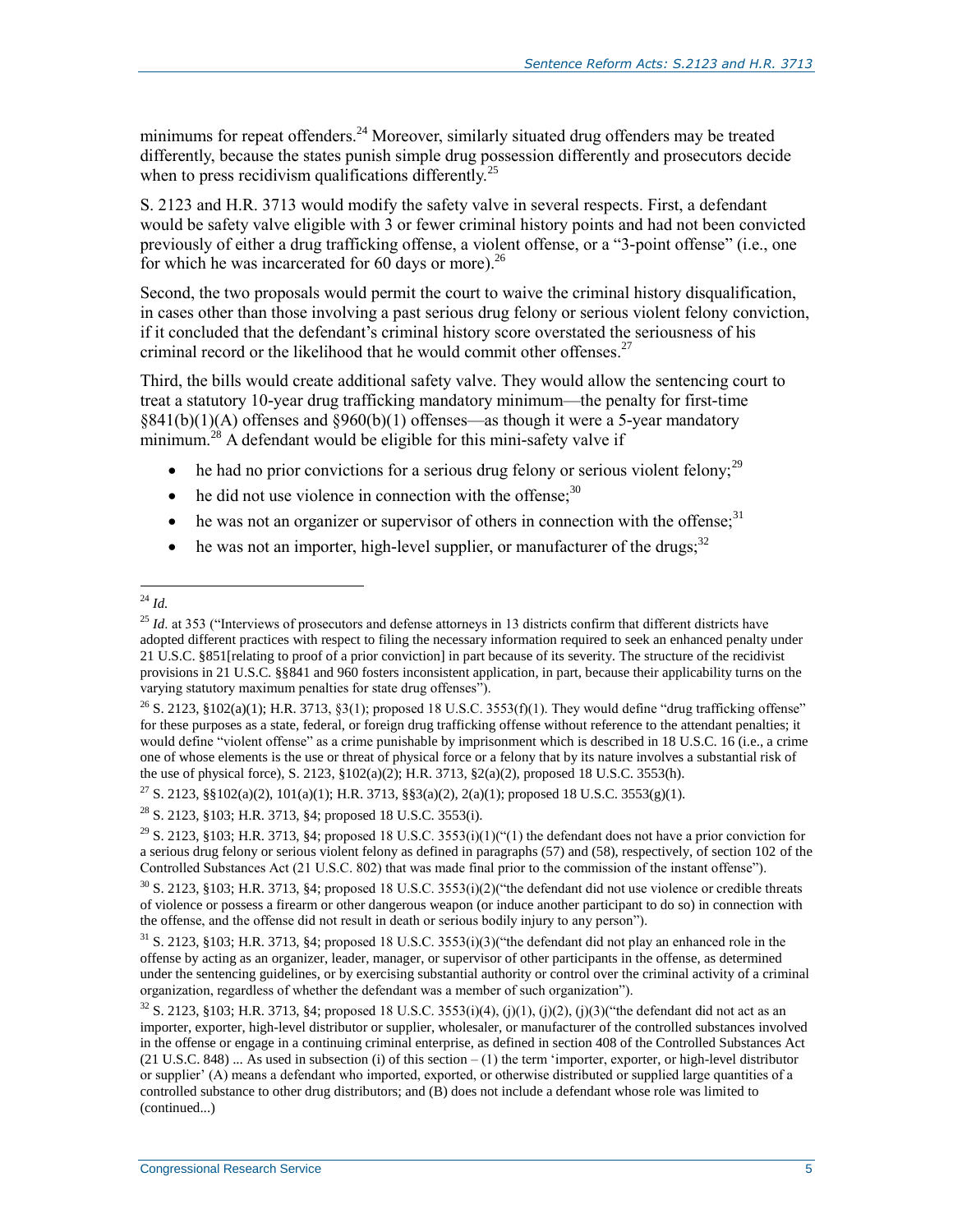- $\bullet$  he did not distribute drugs to or with a child;<sup>33</sup> and
- $\bullet$  he told authorities everything he knew of the offense.<sup>34</sup>

The mini-safety valve would only apply to future convictions.<sup>35</sup>

### **Firearms**

There are two firearms-related offenses that call for the imposition of a mandatory minimum sentence of imprisonment. One, the so-called three strikes provision, also known as the Armed Career Criminal Act (ACCA), imposes a 15-year mandatory minimum sentence on an offender convicted of unlawful possession of a firearm who has three prior convictions for a drug offense or a violent felony.<sup>36</sup> The other, 18 U.S.C. 924(c), imposes one of a series of mandatory terms of imprisonment upon a defendant convicted of the use of a firearm during the course of a drug offense or a crime of violence.<sup>37</sup>

The ACCA limits qualifying state and federal drug offenses to those punishable by imprisonment for more than 10 years.<sup>38</sup> The qualifying federal and state violent felonies are burglary, arson, extortion, the use of explosives, or any other felony which either has the use or threat of physical force as an element.<sup>39</sup> S. 2123 and H.R. 3713 would reduce the mandatory minimum penalty from 15 years to 10 years.<sup>40</sup> They would also make the modification retroactively applicable in the same manner as the proposed mandatory minimum reductions in the case of controlled substances. That is, they would also permit federal courts to reduce the terms of imprisonment of defendants previously sentenced, after considering the defendant's conduct after his initial sentence, "the nature and seriousness of the danger to any person or the community," and the

l

 $38$  18 U.S.C. 924(e)(2)(A).

 $^{40}$  S. 2123, §105(a)(2); H.R. 3713, §6(a)(2); proposed 18 U.S.C. 924(e)(1).

<sup>(...</sup>continued)

transporting drugs or money at the direction of others; (2) the term 'manufacturer' means a defendant who grew, produced, or manufactured a controlled substance and was the principal owner of such controlled substance; and (3) the term 'wholesaler' means a defendant who sold non-retail quantities of a controlled substance to other dealers or distributors").

<sup>33</sup> S. 2123, §103; H.R. 3713, §4; proposed 18 U.S.C. 3553(i)(5)("the defendant did not distribute a controlled substance to or with a person under 18 years of age").

 $34$  S. 2123, §103; H.R. 3713, §4; proposed 18 U.S.C. 3553(i)(6)("not later than the time of the sentencing hearing, the defendant has truthfully provided to the Government all information and evidence the defendant has concerning the offense or offenses that were part of the same course of conduct or of a common scheme or plan, but the fact that the defendant has no relevant or useful other information to provide or that the Government is already aware of the information shall not preclude a determination by the court that the defendant has complied with this requirement").  $35$  S, 2123, 8103(b); H.R. 3713, 84(b).

<sup>36</sup> 18 U.S.C. 924(e). See, generally, CRS Report R41449, *Armed Career Criminal Act (18 U.S.C. 924(e)): An Overview*, by Charles Doyle.

<sup>37</sup> See, generally, CRS Report R41412, *Federal Mandatory Minimum Sentencing: The 18 U.S.C. 924(c) Tack-On in Cases Involving Drugs or Violence*, by Charles Doyle.

 $39$  18 U.S.C. 924(e)(2)(B). The statute includes a third category of violent felonies: that is, crimes like the enumerated crimes (burglary, arson, etc.) which presents a serious potential risk of physical injury, 18 U.S.C.  $924(e)(2)(B)(ii)$ . The Supreme Court recently held this third category unconstitutionally vague and an impermissible bases for imposition of an enhanced sentence under §924(e), *Johnson v. United States*, 135 S. Ct. 2551, 2563 (2015).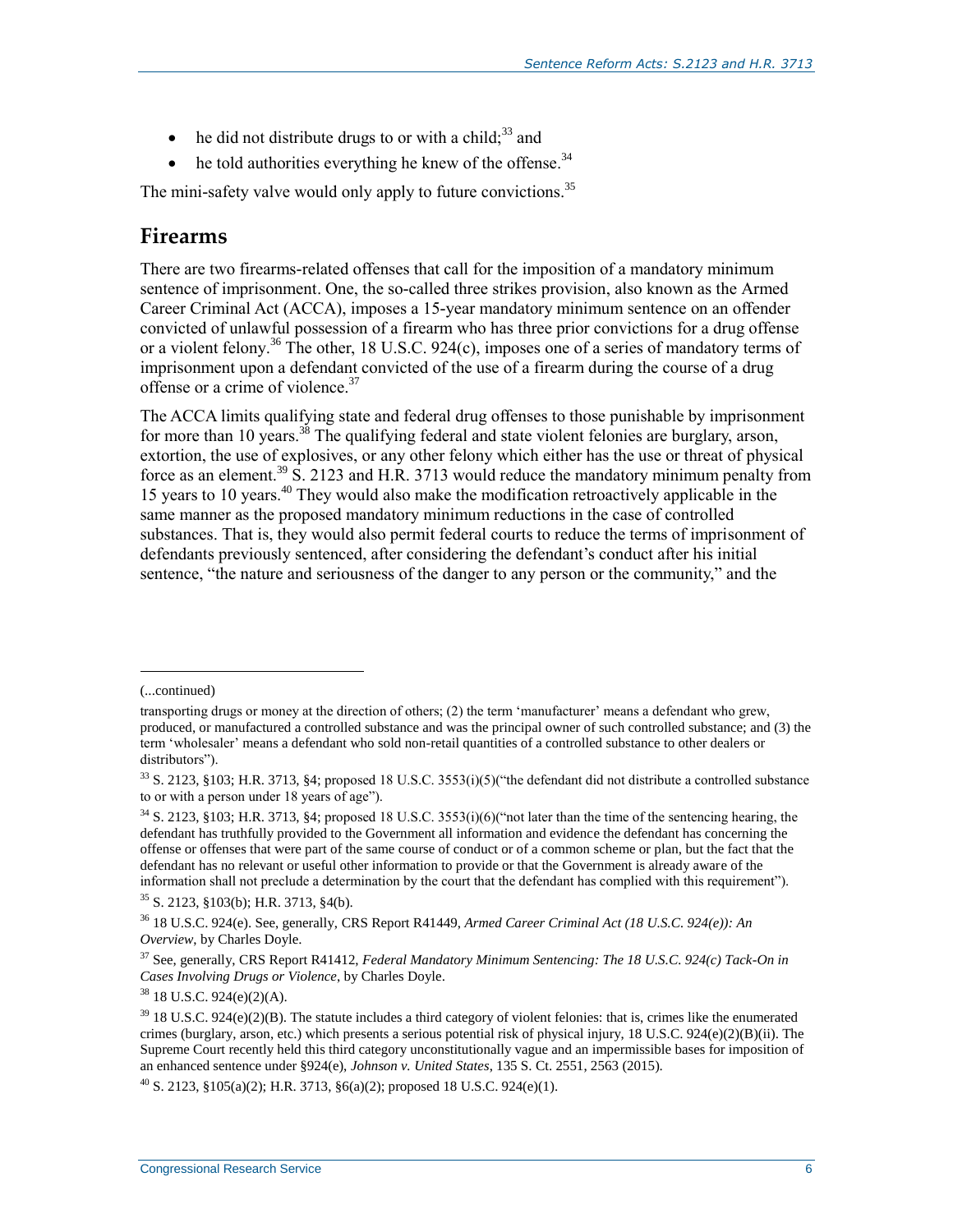generally applicable sentencing factors of 18 U.S.C.  $3553(a)$ .<sup>41</sup> Again, however, H.R. 3713's retroactivity would only apply to defendants with a prior serious violent felony conviction.<sup>42</sup>

Section 924(c) brings firearm mandatory minimum tack-on status to any federal drug felony and to any other federal felony, which either has the use of physical force or threat of physical force as an element or which by its nature involves a substantial risk of the use of physical force.<sup>43</sup>

While the ACCA calls for a single 15-year mandatory minimum,  $\S 924(c)$  imposes one of several different minimum sentences when a firearm is used or possessed in furtherance of another federal crime of violence or of drug trafficking. The mandatory minimums, imposed in addition to the sentence imposed for the underlying crime of violence or drug trafficking, vary depending upon the circumstances:

- imprisonment for not less than 5 years, unless one of the higher mandatory minimums below applies;
- imprisonment for not less than 7 years, if a firearm is brandished;
- imprisonment for not less than 10 years, if a firearm is discharged;
- imprisonment for not less than 10 years, if a firearm is a short-barreled rifle or shotgun or is a semi-automatic weapon;
- imprisonment for not less than 15 years, if the offense involves armor-piercing ammunition;
- imprisonment for not less than 25 years, if the offender has a prior conviction for violation of §924(c);
- imprisonment for not less than 30 years, if the firearm is a machine gun or destructive device or is equipped with a silencer; and
- imprisonment for life, if the offender has a prior conviction for violation of §924(c) and if the firearm is a machine gun or destructive device or is equipped with a silencer.<sup>44</sup>

One of §924(c)'s distinctive features is that its repeat offender provision has been construed to include conviction of an earlier count within the same prosecution.<sup>45</sup> Under this stacking of counts, a defendant convicted of several counts arising out of a single crime spree involving the robbery of several convenience stores, for example, may face a mandatory term of imprisonment of well over  $100$  years.<sup>46</sup>

The two sentencing reform bills would eliminate the stacking.<sup>47</sup> They would also reduce the repeat offender mandatory minimum from imprisonment for not less than 25 years to not less

 $\overline{a}$ 

<sup>47</sup> S. 2123, §104(a)(1); H.R. 3713, §5(a)(1); proposed 18 U.S.C. 924(c)(1)(C)(i).

 $^{41}$  S. 2123, §105(c)(2); H.R. 3713, §6(b)(2).

 $42$  H.R. 3713, §§6(b)(2), 2(a)(1).

 $43$  18 U.S.C. 924(c)(2), (3).

 $44$  18 U.S.C. 924(c)(1), (5).

<sup>&</sup>lt;sup>45</sup> E.g., *United States v. Penny*, 576 F.3d 297, 316 (6<sup>th</sup> Cir. 2009)("[W]hen two separate predicate offenses for triggering §924(c)(1) are charged and proved, a defendant may be convicted and sentenced for two separate crimes, even if both offenses were committed in the course of the same event"); *United States v. Sandstrom*, 594 F.3d 634, 658  $(8<sup>th</sup> Cir. 2010)$ ("[M]ultiple underlying offenses support multiple §924(c) convictions").

<sup>&</sup>lt;sup>46</sup> E.g., *United States v. Richardson*, 793 F.3d 612, 633 (6<sup>th</sup> Cir. 2015)("We have regularly upheld sentences exceeding 1, 494 months for §924(c) violations related to armed robberies").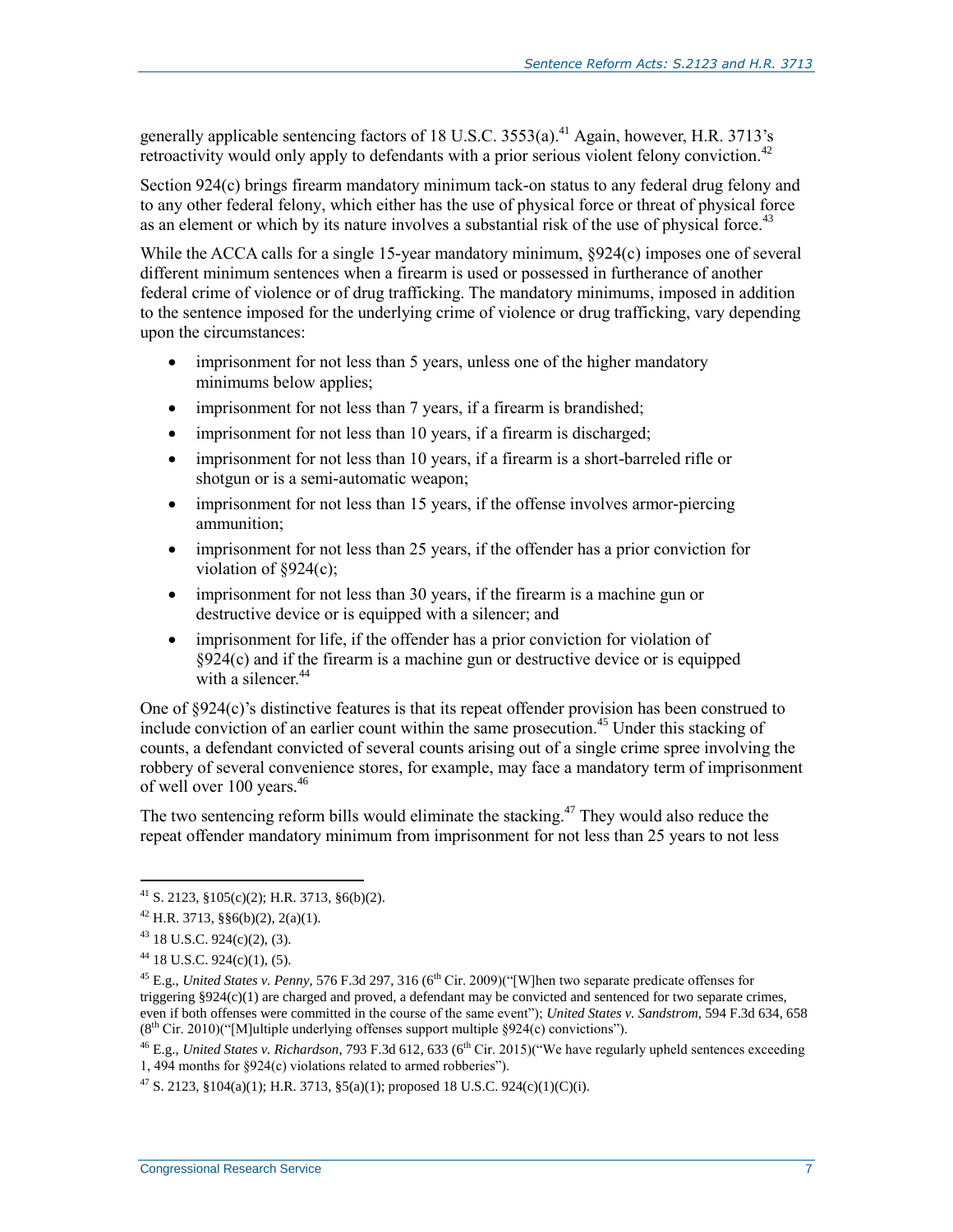than 15 years.<sup>48</sup> The proposals, however, would expand the repeat offender mandatory minimum to include recidivists with prior violent state crime convictions. And with one exception, they would both permit courts to apply the changes retroactively to cases that had become final, provided they took to account the defendant's post-conviction conduct, the nature and seriousness of threats to individual or community safety, and the generally applicable sentencing factors.<sup>49</sup> H.R. 3713 differs from S. 2123 in one respect. It would not afford retroactive application to a defendant who has a prior conviction for a serious violent felony.<sup>50</sup>

S. 2123 and H.R. 3713 each have a third firearms amendment that, although not a strict mandatory minimum amendment, would increase the likelihood of imprisonment by operation of implementing sentencing guidelines by simply increasing the maximum sentence authorized for the offense or offenses.<sup>51</sup> The two bills would increase from imprisonment for not more than 10 years to not more than 15 years the sentences for the following firearms offenses:  $52$ 

- false statements in connection with the purchase of a firearm or ammunition;<sup>53</sup>
- sale of a firearm or ammunition to, or possession by, a convicted felon or other disqualified individual; $54$
- while in the employ of a disqualified individual, receipt or possession of a firearm or ammunition:<sup>55</sup>
- $\bullet$  knowing transportation of stolen firearms or ammunition;<sup>56</sup>
- knowing sale, possession, or pledge as security of stolen firearms or ammunition; $57$  or
- $\bullet$  transfer or possession of a machine gun under certain circumstances.<sup>58</sup>

### **Fair Sentencing Act**

Originally, the Controlled Substances Act made no distinction between powder cocaine and crack cocaine (cocaine base).<sup>59</sup> The 1986 Anti-Drug Abuse Act introduced a 100-1 sentencing ratio

<sup>48</sup> S. 2123, §104(a)(2); H.R. 3713, §5(a)(2); proposed 18 U.S.C. 924(c)(1)(C)(i).

 $^{49}$  S. 2123, §104(b)(2); H.R. 3713, §5(b)(2).

 $50$  H.R. 3713, §5(b)(2).

 $<sup>51</sup>$  The maximum penalty which Congress assigns to a crime is one mark of how serious Congress considers the offense.</sup> The Sentencing Guidelines are designed to ensure that comparable offenders receive comparable punishment, U.S.S.G. ch.1, pt. A, 3. When Congress increases the maximum penalty assigned to a crime, the Sentencing Commission would ordinarily adjust the pertinent sentencing guideline to reflect the appropriate increased level of severity, and thereby increase the likelihood of sentencing range that would require imprisonment.

 $52$  S. 2123, §105(a)(1); H.R. 3713, §6(a)(1); proposed 18 U.S.C. 924(a)(2).

 $53$  18 U.S.C. 922(a)(6).

<sup>&</sup>lt;sup>54</sup> 18 U.S.C. 922(d), (g). A disqualified individual is one who (1) has been convicted of a felony; (2) is a fugitive from justice; (3) is an unlawful user or addicted to a controlled substance; (4) has been adjudicated a mental defective; (5) is an illegal alien; (6) was dishonorably discharged from the Armed Forces; (7) has renounced his U.S. citizenship; (8) is the subject of certain domestic violence restraining orders; or (9) has been convicted of a domestic violence misdemeanor, *id.* 

<sup>55</sup> 18 U.S.C. 922(h).

<sup>56</sup> 18 U.S.C. 922(i).

<sup>57</sup> 18 U.S.C. 922(j).

<sup>58</sup> 18 U.S.C. 922(o).

<sup>59</sup> P.L. 91-513, §§401, 1010; 84 Stat. 1260, 1290 (1970); 21 U.S.C. 841, 960 (1970 ed.).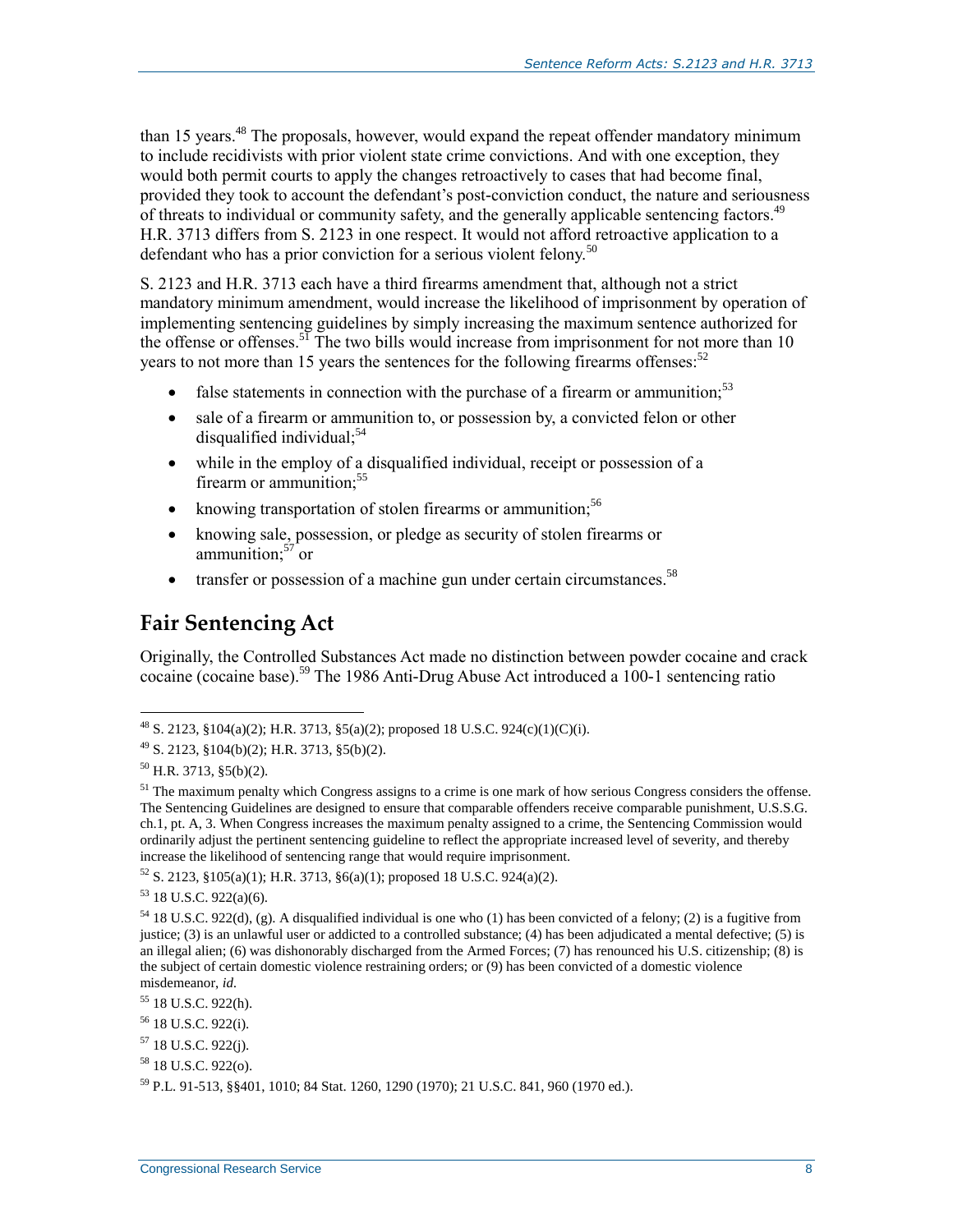between the two, so that trafficking in 50 grams of crack cocaine carried the same penalties as trafficking in 5,000 grams of powder cocaine.<sup>60</sup> The 2010 Fair Sentencing Act (FSA) replaced it with the present 500-28 ratio, so that trafficking in 280 grams of crack cocaine carries the same penalties as 5,000 grams of powder cocaine.<sup>61</sup> The Sentencing Commission subsequently revised the Sentencing Guidelines to reflect the change and made the modification retroactively applicable at the discretion of the sentencing court. $62$ 

The FSA reductions apply to cocaine offenses committed thereafter. They also apply to offenses committed beforehand when sentencing occurred after the time of enactment.<sup>63</sup> Federal courts have discretion to reduce a sentence imposed under a Sentencing Guideline that was subsequently substantially reduced.<sup>64</sup> The FSA, however, does not apply to sentences imposed prior to its enactment,<sup>65</sup> and it does not apply in sentence reduction hearings triggered by new Sentencing Guidelines.<sup>66</sup> In such proceedings, the courts remain bound by the mandatory minimums in effect prior to enactment of the FSA. $67$ 

S. 2123 and H.R. 3713, in roughly the same terms, would change that and would allow a court to reduce a sentence, imposed for an offense committed prior to the FSA, to reflect its provisions, unless the court had already done so or unless the original sentence was imposed consistent with the FSA amendments.<sup>68</sup>

 $\overline{a}$ 

<sup>66</sup> *United States v. Swangin*, 726 F.3d 205, 208 (D.C.Cir. 2013)("Finally, we note that every circuit that has addressed the question post-*Dorsey* has likewise concluded that courts cannot retroactively apply the Fair Sentencing Act's new mandatory minimums in §3582(c)(2) proceedings to defendants who were sentenced before the Act's effective date"); *United States v. Hodge*, 721 F.3d at 1281 ("As an initial matter, the FSA does not provide an independent basis for a sentence reduction; only the statutory exceptions in 18 U.S.C.§3582 provide such grounds. In a §3582 proceeding, the court applies the statutory penalties in effect at the time of the original sentencing").

 $^{67}$  *United States v. Reeves,* 717 F.3d 647, 650 ( $8^{th}$  Cir. 2013)("[E]ight of the nine federal circuits to address the issue have held that the statutory provisions applicable when the defendant was originally sentenced—not the statutory provisions in the Fair Sentencing Act—apply in section 3582(c)(2) proceedings"). The single contrary opinion was later vacated for en banc rehearing, *United States v. Blewett*, 719 F.3d 482 (6<sup>th</sup> Cir. 2013). The divided *Blewett* panel held that defendants sentenced prior to the Fair Sentencing Act's enactment were entitled to its reductions as a matter of equal protection, *United States v. Blewett*, 719 F.3d at 494.

 $68$  S. 2123, §106(c); H.R. 3713, §7(c). The section, with changes found only in H.R. 3713 in italics and changes found only in S. 2123 underlined, would read: "No court shall entertain a motion made under this section to reduce a sentence if the sentence was previously imposed or previously reduced *to a sentence greater than the applicable mandatory minimum* in accordance with the amendments made by sections 2 and 3 of the Fair Sentencing Act of 2010 (Public Law 111-220;124 Stat. 2372), or if a motion made *pursuant to sections 2 or 3 of the sentencing Act or* under this section was previously denied *by a court because a reduction in the defendant's term of imprisonment would pose a danger to any person or the community or was denied by a court because of the defendant's post-sentencing conduct*. Nothing in this section shall require a court to reduce any sentence pursuant to this section."

<sup>60</sup> P.L. 99-570, §§1002, 1004; 100 Stat. 3207-2, 3207-6; 21 U.S.C. 841, 960 (1988 ed.).

<sup>61</sup> P.L. 111-220, §2, 124 Stat. 2372, 21 U.S.C. 841, 960.

<sup>62</sup> 18 U.S.C. 3582(c); U.S.S.G. 1B1.10; U.S.S.G. App. C, Amends. 750, 759.

<sup>63</sup> *Dorsey v. United States*, 132 S. Ct. 2321, 2326 (2012).

 $64$  18 U.S.C. 3582(c)(2).

<sup>65</sup> *United States v. Santos-Rivera*, 726 F.3d 17, 28 (1st Cir. 2013)(internal citations omitted)("[I]n *United States v. Goncalves*, we joined ten of our fellow Circuit Courts of Appeal in concluding that the FSA is not retroactive for the benefit of a defendant like Carrasquillo-Ocasio, whose criminal conduct and sentencing occurred before the FSA became law"); see also, *United States v. Hodge*, 721 F.3d 1279, 1281 (10<sup>th</sup> Cir. 2013).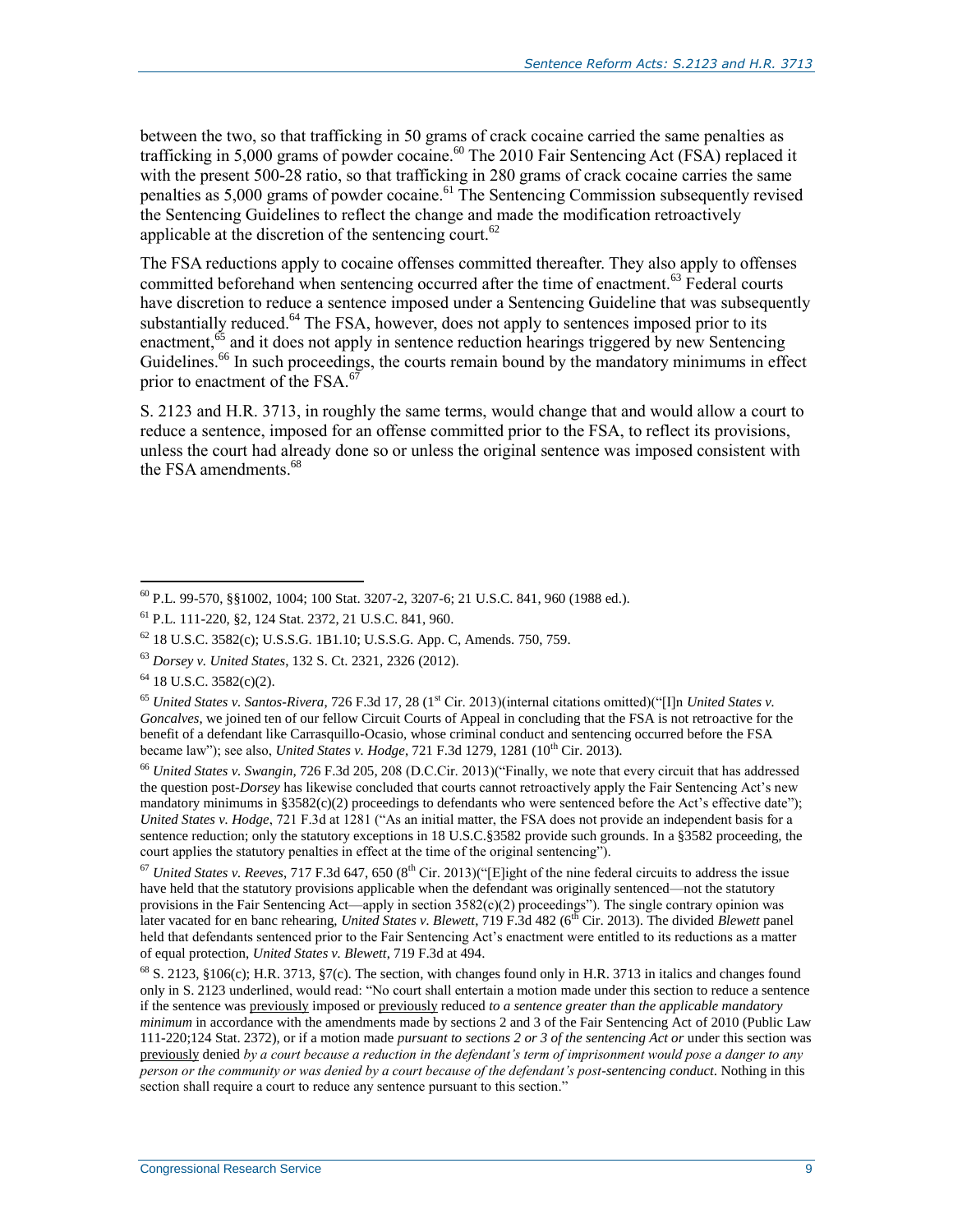## **New Mandatory Minimums**

H.R. 3713 would create no new mandatory minimum sentencing provisions. S. 2123, on the other hand, would establish two: one for interstate domestic violence offenses and another for certain violations of the International Emergency Economic Powers Act (IEEPA).

Existing federal law criminalizes interstate domestic violence and interstate stalking, and penalizes them equally. S. 2123 would establish a mandatory minimum sentence of imprisonment for not less than 10 years when death resulted from interstate domestic violence.<sup>69</sup> In addition, it would increase the maximum penalties for interstate domestic violence from imprisonment for not more than 20 years to not more than 25 years when life-threatening or permanent disfigurement resulted and from imprisonment for not more than 10 years to not more than 15 years when a dangerous weapon was used or serious bodily injury resulted.<sup>70</sup> Otherwise, the Senate proposal would leave the penalties for interstate domestic violence and interstate stalking unchanged.

IEEPA authorizes the President to exercise various authorities to "deal with any unusual and extraordinary [overseas threat] ... to the national security, foreign policy or economy of the United States." Presidents have used this authority to issue executive orders banning various unlicensed transactions with various countries, entities, and individuals. IEEPA violations are punishable by imprisonment for not more than 20 years. $71$ 

S. 2123 would create a separate mandatory minimum sentence of imprisonment for not less than five years for three types of IEEPA violations. One prohibits IEEPA violations that involve providing defense articles or services as defined by the Arms Export Control Act to countries under an arms embargo.<sup>72</sup> Another prohibits IEEPA violations that involve supplying goods or services for the foreign development of weapons of mass destruction.<sup>73</sup> The third prohibits IEEPA violations that furnish certain foreign entities with goods and services that are subject to export restrictions<sup>74</sup>

## **Inventory of Federal Crimes**

S. 2123 alone would call for an inventory of federal crimes. Section 109 of the bill would direct the Attorney General to prepare and provide the House and Senate Committees on the Judiciary an inventory of federal statutory crimes and of federal regulatory offenses. The compilation of federal statutory crimes would have to identify the penalties, mens rea, and frequency of

 $69$  S. 2123, §107, proposed 18 U.S.C. 2261(b)(1).

 $70$  S. 2123, §107, proposed 18 U.S.C. 2261(b)(2), (3).

 $^{71}$  50 U.S.C. 1705.

 $^{72}$  S. 2123, §108(2), proposed 50 U.S.C. 1705(d)(1), (2)(C), (3)(B), (3)(C). Section 47 of the Arms Export Control Act, 22 U.S.C. 2794(3), (4), defines the term "defense article" to include things like weapons and materials and facilities used to produce and market weapons. The countries subject to embargo are Iraq, North Korea, and the other countries listed in 22 C.F.R. §126.1.

 $^{73}$  S. 2123, §108(2), proposed 50 U.S.C. 1705(d)(1), (2)(B), (3)(E). "Weapons of mass destruction" includes biological, chemical, and nuclear weapons, as well as explosives,  $18 \text{ U.S.C. } 2332 \text{a(c)}(2)$ .

<sup>&</sup>lt;sup>74</sup> S. 2123, §108(2), proposed 50 U.S.C. 1705(d)(1), (2)(A), (3)(A), (3)(D). The entities covered consist of (1) state sponsors of terrorism, as defined in §6(j)(1)(A) of the Export Administration Act of 1979, 50 U.S.C. App.  $2405(j)(1)(A)$ ; (2) foreign terrorist organizations as designated under §219(a) of the Immigration and Nationality Act, 8 U.S.C. 1189(a); and (3) persons of Office of Foreign Assets Control's list of designated nationals and blocked persons.